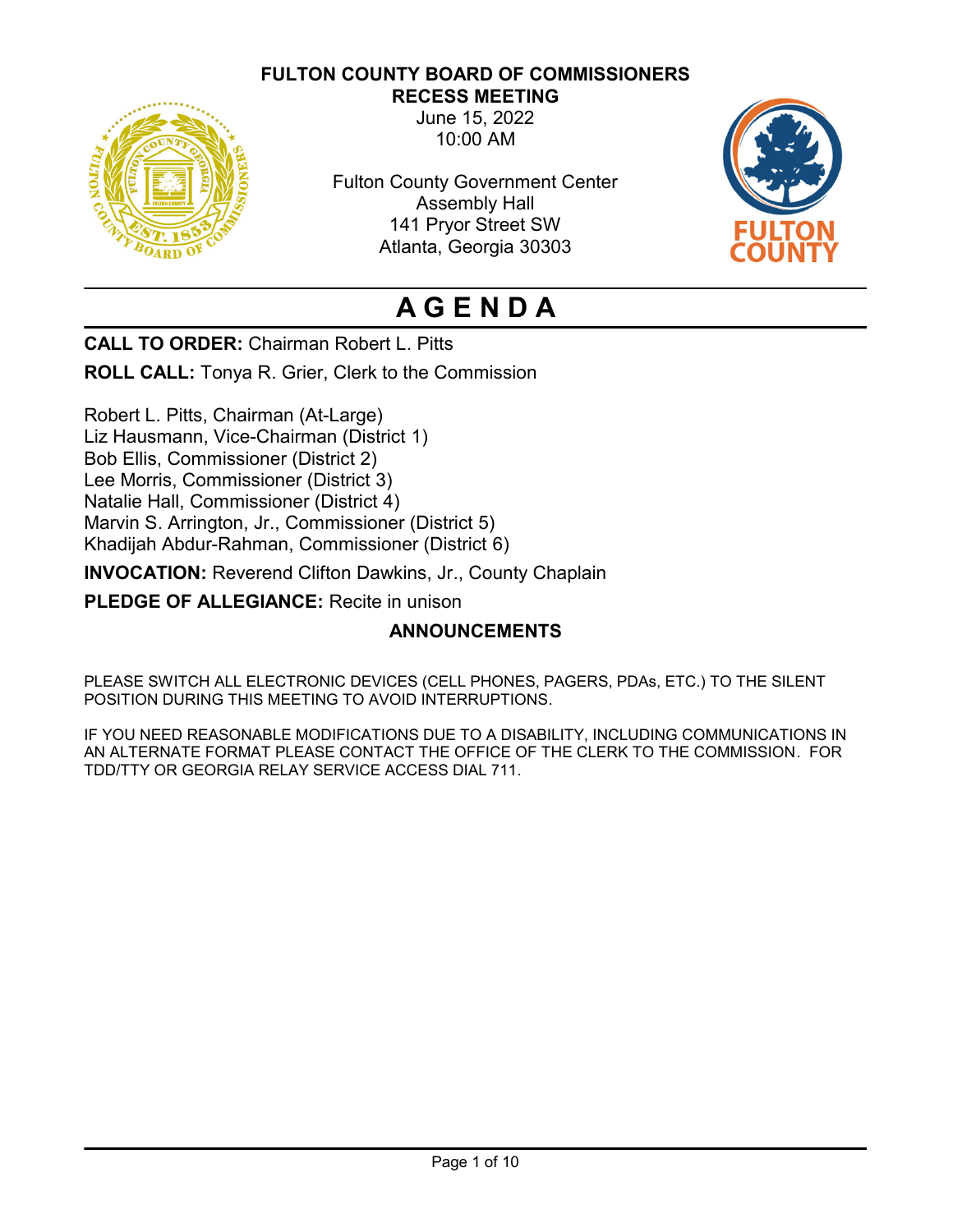### **CONSENT AGENDA**

#### **[22-0413](http://fulton.legistar.com/gateway.aspx?m=l&id=/matter.aspx?key=10918) Board of Commissioners**

Adoption of the Consent Agenda - All matters listed on the Consent Agenda are considered routine by the County Commission and will be enacted by one motion. No separate discussion will take place on these items. If discussion of any Consent Agenda item is desired, the item will be moved to the Recess Meeting Agenda for separate consideration.

#### **[22-0414](http://fulton.legistar.com/gateway.aspx?m=l&id=/matter.aspx?key=10919) Board of Commissioners**

Proclamations for Spreading on the Minutes.

Proclamation recognizing "Veterans Empowerment Organization Appreciation Day." **(Ellis)** May 19, 2022

Proclamation recognizing "Project H.E.L.P. Atlanta Appreciation Day." **(Pitts)** June 18, 2022

Proclamation recognizing "Nancy Mae Green Appreciation Day." **(Arrington)** June 23, 2022

# **Open & Responsible Government**

#### **[22-0415](http://fulton.legistar.com/gateway.aspx?m=l&id=/matter.aspx?key=10868) Finance**

Ratification of May 2022 Grants Activity Report.

#### **[22-0416](http://fulton.legistar.com/gateway.aspx?m=l&id=/matter.aspx?key=10898) Real Estate and Asset Management**

Request approval of a change order less than 10% - Department of Real Estate and Asset Management, 17RFP105999K-JAJ, Elevator Modernization for Multiple Buildings in Fulton County in the amount of \$32,750.00 with Mowery Elevator Company of Florida, Inc. (Marianna, FL), to modify the existing Scope of Work to provide replacement of ADA wheelchair lift at the Hammond House Museum. Effective upon BOC approval.

#### **[22-0417](http://fulton.legistar.com/gateway.aspx?m=l&id=/matter.aspx?key=10917) Information Technology**

Request approval of a Resolution to amend the Restatement and Second Amendment of the Intergovernmental Agreement for the provision of services to the Fulton County Board of Health in order to allow additional time for the Board of Health to finalize the transition of information technology services; to continue the leasing of county vehicles to the Board of Health for Covid-19 response purposes, and for other purposes; to authorize the Chairman to execute such amendments; and to authorize the County Attorney to approve the amendment to the Restatement and Second Amendment and related documents as to form and make any necessary modifications prior to execution.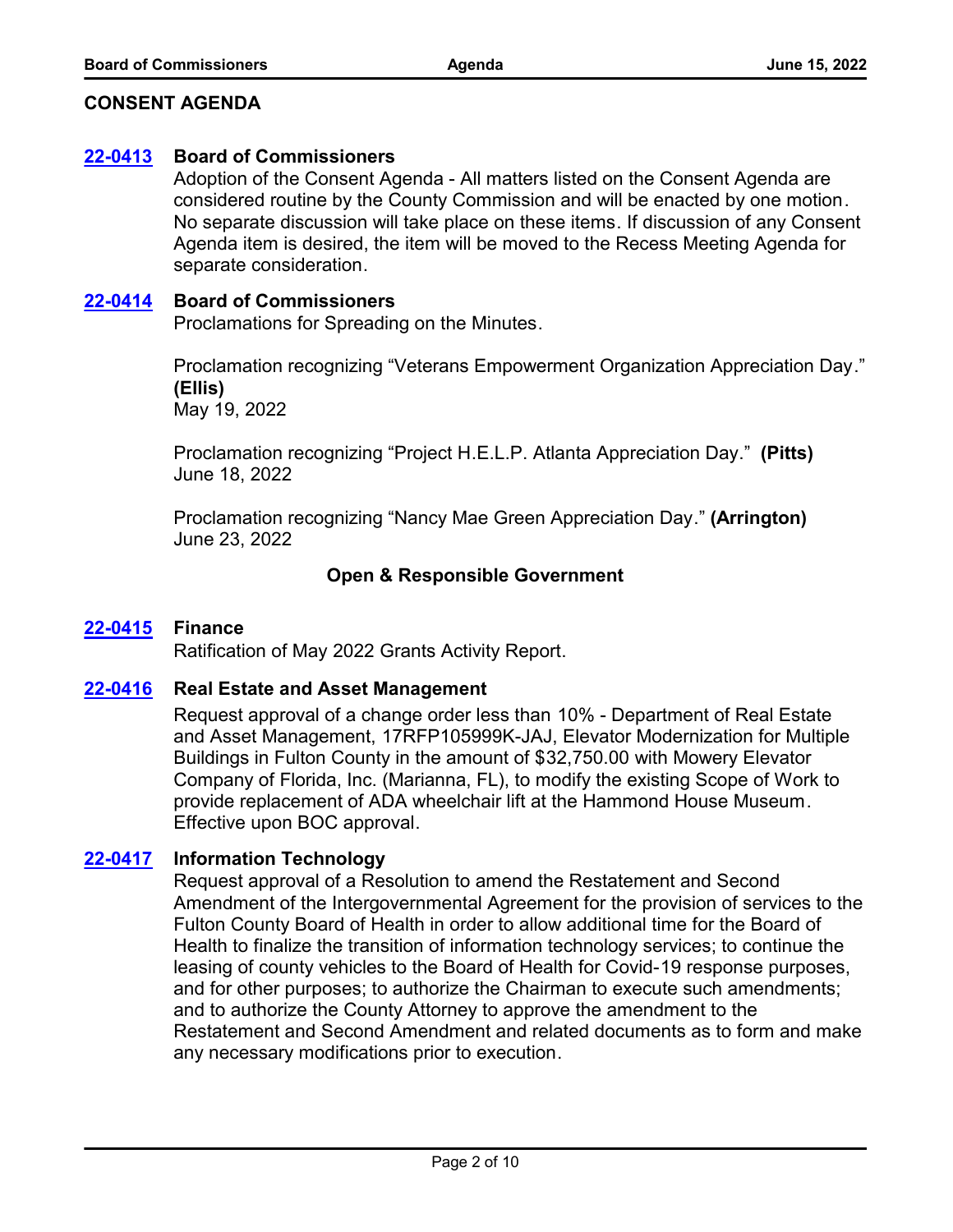### **Arts and Libraries**

### **[22-0418](http://fulton.legistar.com/gateway.aspx?m=l&id=/matter.aspx?key=10804) Library**

Request approval to award a contract without competition - The Fulton County Library System #22EF134698B, Vox Readalong Books in the amount of \$10,000.00 with Vox (Vienna, VA), to provide a readalong book selection with a permanent reader box attached to the hard cover of the book. Effective upon BOC approval for a 12 month period.

### **Health and Human Services**

#### **[22-0419](http://fulton.legistar.com/gateway.aspx?m=l&id=/matter.aspx?key=10764) Public Works**

Request approval of a change order less than 10% - Department of Public Works, 20ITBC125292A-FB, Ductile Iron Pipe, Restraining Gaskets, and Tapping Saddles to increase the unit prices as outlined in the attached pricing sheet, no additional funding required, with Ferguson Waterworks (Norcross, GA), to provide ductile iron pipe, restraining gaskets and tapping saddles. Effective upon BOC approval.

#### **[22-0420](http://fulton.legistar.com/gateway.aspx?m=l&id=/matter.aspx?key=10767) Public Works**

Request approval of a change order less than 10% - Department of Public Works, 19ITBC120482A-FB, Manholes, Frames, Grates, and Accessories Fittings to increase the unit prices as outlined in the attached pricing sheet with Ferguson Waterworks (College Park, GA), to provide manholes frames, grates, and accessories. No additional funding is required. Effective upon BOC approval.

#### **[22-0421](http://fulton.legistar.com/gateway.aspx?m=l&id=/matter.aspx?key=10809) Community Development**

Request approval to amend the contract approved by the BOC on April 13, 2022 (Agenda Item 22-0221) issued to North Fulton Community Charities in the amount of \$28,286.00 by adding additional funds from the Coordinated Intake and Assessment System (CIAS) grant in the amount of \$49,132.64 for a new contract amount totaling \$77,418.64 and amend the contract issued to Community Assistance Center in the amount of \$25,000.00 approved by the BOC on October 20, 2021 (Agenda Item 21-0798) by adding additional funding in the amount of \$25,000.00 from the CIAS grant for a new contract amount totaling \$50,000.00.

#### **[22-0422](http://fulton.legistar.com/gateway.aspx?m=l&id=/matter.aspx?key=10810) Community Development**

Request approval to amend the contract services dates for 1) The Drake House and Hope Thru Soap approved by the BOC on December 15, 2021 (Agenda Item #21-1050) from October 1, 2020 - June 30, 2022 to October 1, 2020 - November 30, 2022 and 2) 24/7 Gateway, LLC approved by the BOC on September 15, 2021 (Agenda Item #21-0684) from October 1, 2020 - July 31, 2022 to October 1, 2020 - November 30, 2022. This action will allow the agency more time to expend the funding allocated. The ESG CARES Act funding will expire on September 30, 2023.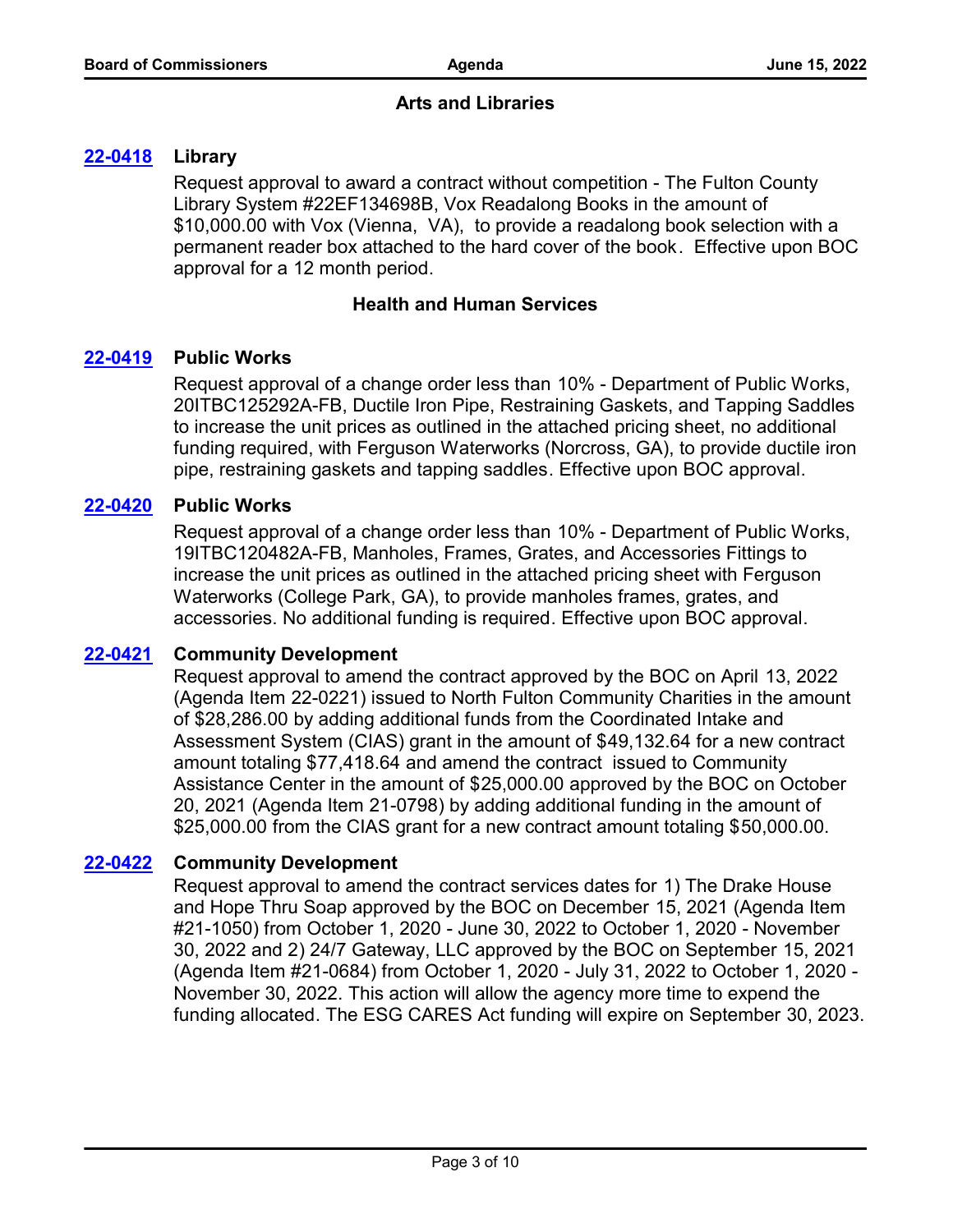#### **[22-0423](http://fulton.legistar.com/gateway.aspx?m=l&id=/matter.aspx?key=10815) Department for HIV Elimination**

Request approval for Business Associate Agreements between Fulton County and subrecipients receiving grant funds via the Department for HIV Elimination. Request authorization for the Chairman to execute Business Associate Agreements with subrecipients. To protect the interest of the County, the County Attorney is authorized to approve the Business Associate Agreements as to form and substance and make any necessary modifications thereto prior to execution by the **Chair** 

#### **Infrastructure and Economic Development**

#### **[22-0424](http://fulton.legistar.com/gateway.aspx?m=l&id=/matter.aspx?key=10832) Public Works**

Request approval to amend an existing contract - Department of Public Works, AP020-9041-32(121) Fulton County PID-T006944, Airport Master Plan at no additional cost with the Georgia Department of Transportation, Atlanta, GA to modify line items necessary to expense Fiscal Year 2018 Federal Grant Funds.

#### **[22-0425](http://fulton.legistar.com/gateway.aspx?m=l&id=/matter.aspx?key=10855) Select Fulton**

Request approval to increase spending authority - Select Fulton, Workforce Development Division, 18RFP552018BJD, Workforce Service Delivery Providing Adult, Dislocated and Youth Services in the amount of \$124,035.00 with Arbor E & T, LLC d/b/a ResCare Workforce Services (RWS) (Louisville, KY), to provide Workforce Service Delivery Providing Adult, Dislocated and Youth Services for eligible Fulton County residents. Effective upon BOC approval. 100% grant funded.

#### **[22-0426](http://fulton.legistar.com/gateway.aspx?m=l&id=/matter.aspx?key=10877) Real Estate and Asset Management**

Request approval of a Water Line Easement Dedication of 44,058 square feet to Fulton County, a political subdivision of the State of Georgia, from GRBK North Point, LLC for the purpose of constructing the Ecco Park Phase 2 Project at 1275 North Point Parkway, Alpharetta, Georgia 30022.

#### **Justice and Safety**

#### **[22-0427](http://fulton.legistar.com/gateway.aspx?m=l&id=/matter.aspx?key=10876) Marshal**

Request approval of the lowest responsible bidders - Marshal's Department, 22ITBC0412B-EF, Duty Gear and Uniforms in the total amount of \$28,000.00 with (A) Lawmen's Shooter's Supply, Inc (Titusville, FL) in the amount of \$3,000.00; (B) T & T Uniforms, Inc., (Smyrna, GA) in the amount of \$11,000.00; and, (C) Smyrna Police Distributors (Smyrna, GA) in the amount of \$14,000.00, to provide duty gear, uniforms and other related items for Fulton County Marshal's Department assigned employees on an "as needed" basis. Effective upon BOC approval through December 31, 2022, with two renewal options.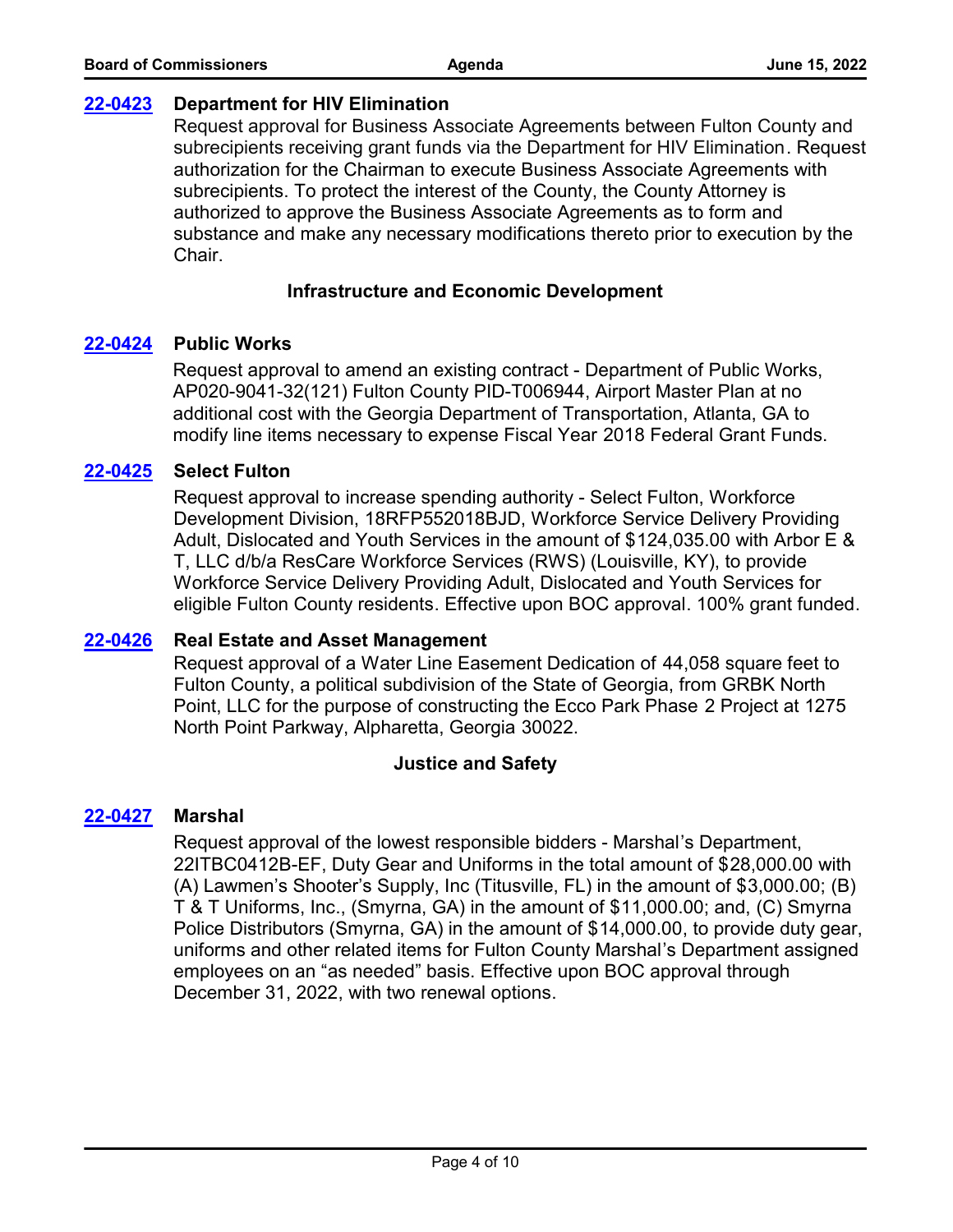#### **[22-0428](http://fulton.legistar.com/gateway.aspx?m=l&id=/matter.aspx?key=10887) Police**

Request approval of a statewide contract - Police Department, SWC 99999-SPD-NVPWA06913-0004, Public Safety Two-Way Radios in the amount of \$60,362.94 with Motorola Solutions, Inc. (Fayetteville, GA) to provide portable radios and accessories. Effective upon BOC approval. This is a one-time procurement. 100% grant funded.

#### **RECESS MEETING AGENDA**

# **[22-0429](http://fulton.legistar.com/gateway.aspx?m=l&id=/matter.aspx?key=10920) Board of Commissioners**

Adoption of the Recess Meeting Agenda.

#### Ratification of Minutes. **[22-0430](http://fulton.legistar.com/gateway.aspx?m=l&id=/matter.aspx?key=10922) Clerk to the Commission**

Recess Meeting Minutes, May 18, 2022 Regular Meeting Post Agenda Minutes, June 1, 2022 Special Called Meeting Post Agenda Minutes, June 3, 2022

#### **[22-0431](http://fulton.legistar.com/gateway.aspx?m=l&id=/matter.aspx?key=10921) Board of Commissioners**

Presentation of Proclamations and Certificates.

Proclamation recognizing "DUI Treatment Court Appreciation Day." **(Pitts)**

Proclamation recognizing "Atlanta Fire Rescue Memorial Appreciation Day." **(Hall)**

Proclamation recognizing "Pride Month." **(Hall)**

Proclamation recognizing "Project You First Appreciation Day." **(Hall)**

Proclamation recognizing "Family Food Fest Appreciation Day." **(Arrington)**

Proclamation recognizing "The Girl Greatness Rites of Passage Experience Appreciation Day." **(Abdur-Rahman)**

Proclamation recognizing "Women Veterans Appreciation Day." **(Abdur-Rahman)**

Proclamation recognizing "World Elder Abuse Awareness Day." **(Abdur-Rahman)**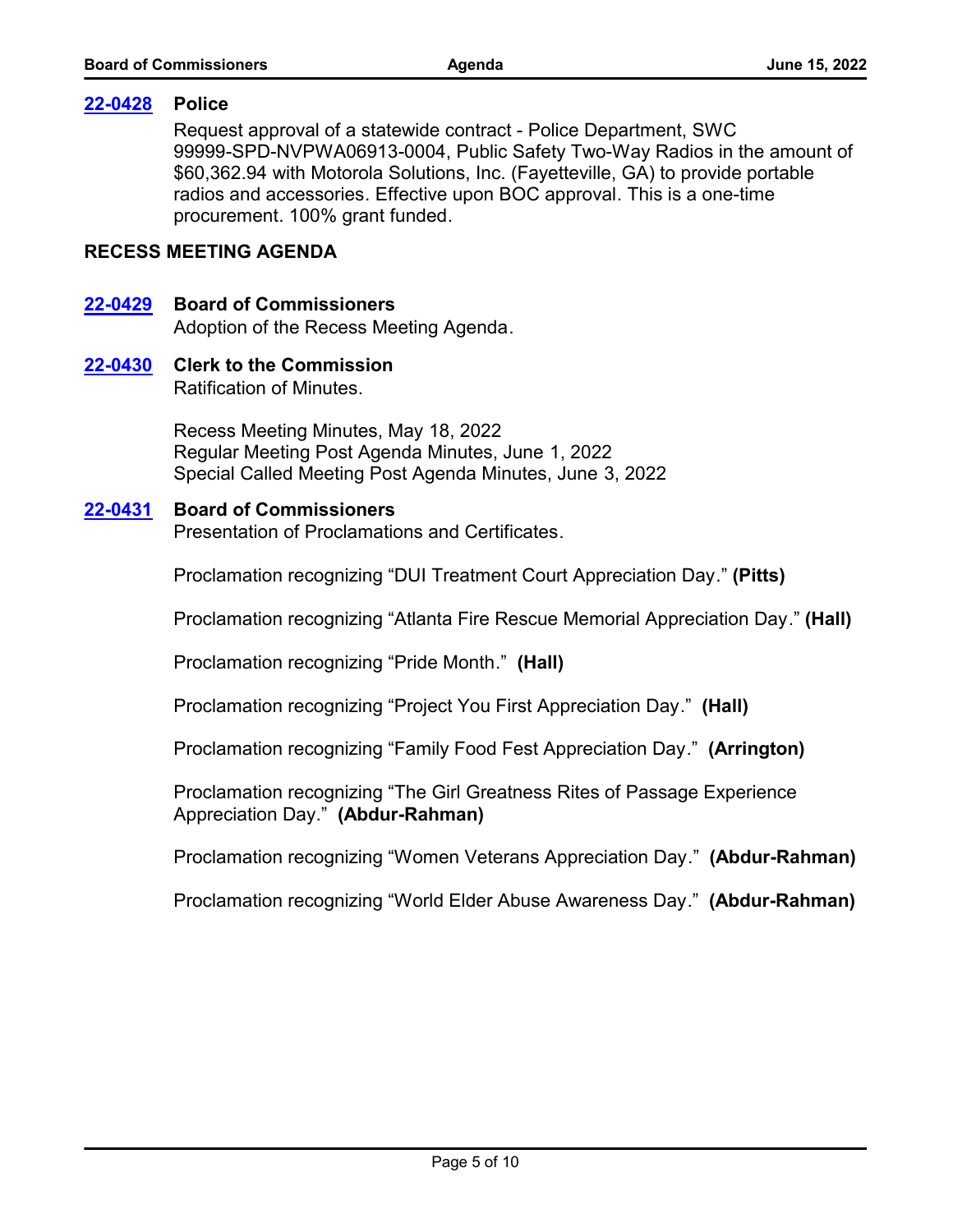#### **PUBLIC HEARINGS**

#### **[22-0432](http://fulton.legistar.com/gateway.aspx?m=l&id=/matter.aspx?key=10923) Board of Commissioners**

Public Comment - Citizens are allowed to voice County related opinions, concerns, requests, etc. during the Public Comment portion of the Commission meeting**. Speakers will be granted up to two minutes each. Members of the public will not be allowed to yield or donate time to other speakers. The Public Comment portion of the meeting will not exceed 30 minutes at the Regular Meeting, nor will this portion exceed thirty minutes at the Recess Meeting.** In the event the 30 minute time limit is reached prior to public comments being completed, public comment will be suspended and the business portion of the BOC meeting will commence. Public comment will resume at the end of the meeting. Similarly, written comments (that were timely submitted) not previously read, may be read at the end of the meeting. For more information or to arrange a speaking date, contact the Clerk's Office.

#### **COUNTY MANAGER'S ITEMS**

# **Open & Responsible Government**

#### **[22-0433](http://fulton.legistar.com/gateway.aspx?m=l&id=/matter.aspx?key=10741) County Manager**

Presentation of COVID-19 Operational Response Update.

#### **[22-0434](http://fulton.legistar.com/gateway.aspx?m=l&id=/matter.aspx?key=10934) Purchasing and Contract Compliance**

Request approval of a Resolution to extend emergency purchasing authority of the Chairman and County Manager for COVID-19 related purchases; and for other purposes.

#### **[22-0435](http://fulton.legistar.com/gateway.aspx?m=l&id=/matter.aspx?key=10928) Purchasing and Contract Compliance**

Request approval to award a contract without competition - Purchasing & Contract Compliance, 14RFP721B-WL, Small Business Market Availability Study, in an amount not to exceed \$54,500.00 with Keen Independent Research, LLC (Denver, CO), to assist Fulton County in performing an evaluation of the current Small Business Enterprise (SBE) Program prior to the December 31, 2022, sunset of the Program. Keen Independent conducted the 2016 Small Business Study that led the County to adopt the SBE Program which includes a provision that requires periodic review and analysis of the Program to determine if adjustments need to be made prior to its sunset. The review period is 2017 through 2021. Effective upon BOC approval through December 31. 2022.

#### **[22-0436](http://fulton.legistar.com/gateway.aspx?m=l&id=/matter.aspx?key=10458) Finance**

Presentation, review and approval of June 15, 2022 Budget Soundings.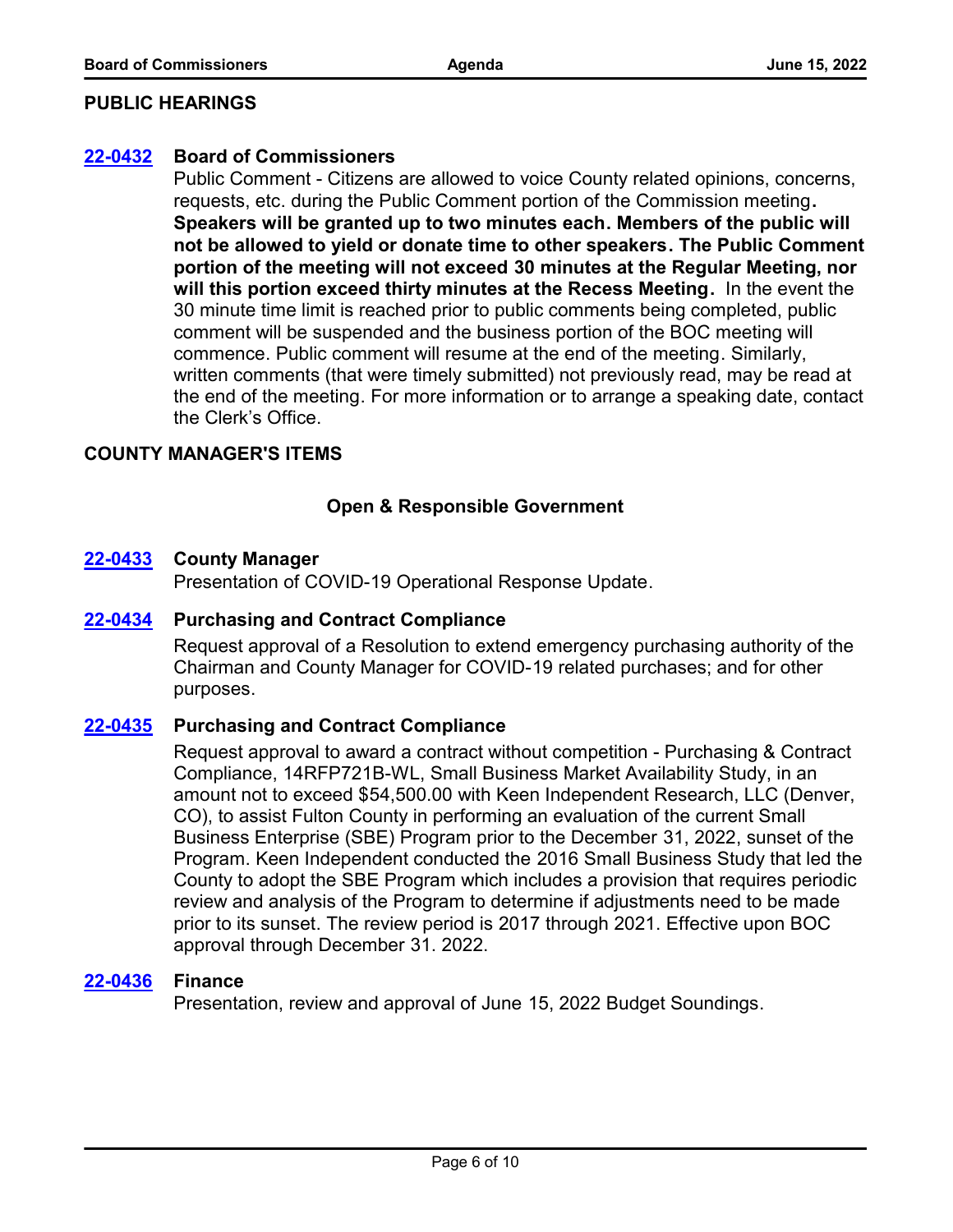#### **[22-0437](http://fulton.legistar.com/gateway.aspx?m=l&id=/matter.aspx?key=10765) Tax Assessor**

Request approval to amend an existing contract - Board of Assessors, 21SS031121C-MH, Audit and Discovery of Unreported Aircraft with Specialized Tax Recovery (Mayfield Heights, OH) to modify the existing fee schedule to replace all contingency fees with flat rates. Effective upon BOC approval for 12-month period.

#### **[22-0438](http://fulton.legistar.com/gateway.aspx?m=l&id=/matter.aspx?key=10822) Registration & Elections**

Request approval to increase spending authority - Registration and Elections, 22ITBC031722MH-C, Ballot Printing in an amount not to exceed \$149,907.74 with Tattnall Journal, Inc. dba Tattnall Ballot Solutions (Reidsville, GA) to provide ballot printing services for the May 24, 2022 General Primary Election and June 21, 2022 Runoff. Effective upon BOC approval.

#### **[22-0439](http://fulton.legistar.com/gateway.aspx?m=l&id=/matter.aspx?key=10906) Real Estate and Asset Management**

Request approval to increase spending authority - Department of Real Estate and Asset Management, 19ITB120358C-GS, Fire Sprinkler Protection System Maintenance Service in the amount of \$263,700.00 with (B) Central Fire Protection, Inc. (Conyers, GA), to facilitate the removal and replacement of existing fire pumps and controllers at the Fulton County Government Center Assembly Building and the Fulton County Justice Center Tower. Effective upon BOC approval.

# **Health and Human Services**

#### **[22-0440](http://fulton.legistar.com/gateway.aspx?m=l&id=/matter.aspx?key=10888) Public Works**

Request approval of a Materials Transfer Agreement (MTA) between Fulton County and Verily Life Sciences LLC for participation in COVID testing of wastewater program through Emory University, the District-wide Single-Family Residential Toilet Retrofit program for one year (12 months), effective upon execution.

#### **[22-0441](http://fulton.legistar.com/gateway.aspx?m=l&id=/matter.aspx?key=10838) Community Development**

Request approval to amend an existing contract - Department of Community Development with Northeast & Bucks Company DBA, Mullin & Lonergan Associates (M&L) to increase the spending authority in an amount not to exceed \$70,000.00 and to extend the existing contract date from June 1, 2021 to May 31, 2022 to June 1, 2022 to December 31, 2022 to provide assistance to the Fulton County Department of Community Development in preparation of various documents and technical assistance related to administration of the Department of Housing and Urban Development's ("HUD") Office of Community Planning and Development (CPD) funds.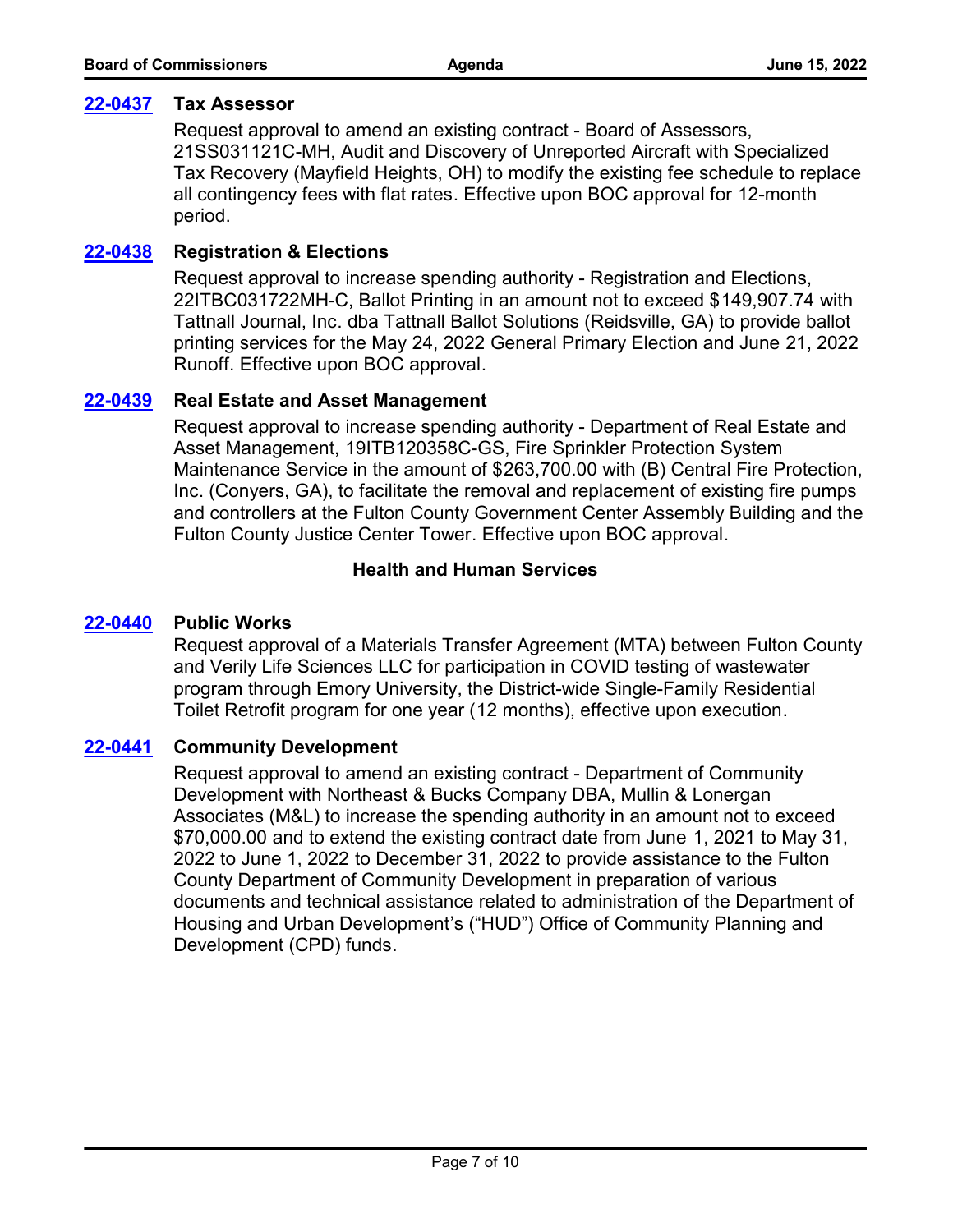#### **[22-0442](http://fulton.legistar.com/gateway.aspx?m=l&id=/matter.aspx?key=10913) Community Development**

Request approval of the 2022 Veterans Services Program (VSP) Evaluation Committee's recommendations in the amount of \$1,000,000.00 to the non-profits identified in Attachment "A". VSP funding to these non-profits will support the delivery of essential community services to Fulton County Veterans in the areas of: Economic Stability/Poverty; Health and Wellness, and Homelessness and Housing.

#### **[22-0443](http://fulton.legistar.com/gateway.aspx?m=l&id=/matter.aspx?key=10851) Senior Services**

Request approval of a recommended proposal - Senior Services, 21RFP000027A-CJC, Senior Transportation Services in the amount of \$6,287,324.68 with Transdev, Incorporated (East Point, GA) to provide transportation services for Senior Services and Behavioral Health programs. Effective July 1, 2022 through December 31, 2022 with four renewal options.

#### **[22-0444](http://fulton.legistar.com/gateway.aspx?m=l&id=/matter.aspx?key=10915) Senior Services**

Request approval to extend an existing contract - Senior Services 16RFP02082016A-CJC, Senior Transportation Services in an amount not to exceed \$1,680,000.00 with Transdev, Incorporated (Lombard, IL), to provide senior transportation services for Senior Services and Behavioral Health Programs for an additional three month period. Effective July 1, 2022 through September 30, 2022.

#### **[22-0445](http://fulton.legistar.com/gateway.aspx?m=l&id=/matter.aspx?key=10904) Senior Services**

Request approval to increase spending authority - Department of Senior Services, 21RFP000016A-CJC - Alternative Senior Transportation Services, in the amount not to exceed \$43,987.00 with Common Courtesy (Atlanta, GA), to provide transportation services/ride sharing through Uber/Lyft for eligible seniors aged 60 and above. Effective upon Board approval.

#### **Justice and Safety**

#### **[22-0446](http://fulton.legistar.com/gateway.aspx?m=l&id=/matter.aspx?key=10940) Sheriff**

Request approval of an Intergovernmental Agreement (IGA) between the City of Alpharetta and the Fulton County Sheriff's Office represented by Patrick Labat a constitutional officer for the occupancy, use, operation, supervision, and detention of inmates in the Alpharetta Jail Facility located at 2565 Old Milton Parkway in Alpharetta, Georgia. Effective dates: August 1, 2022, through August 1, 2023, with four (4) successive one (1) year renewals. The County Attorney is authorized to approve the IGA as to form and to make necessary modifications thereto prior to execution.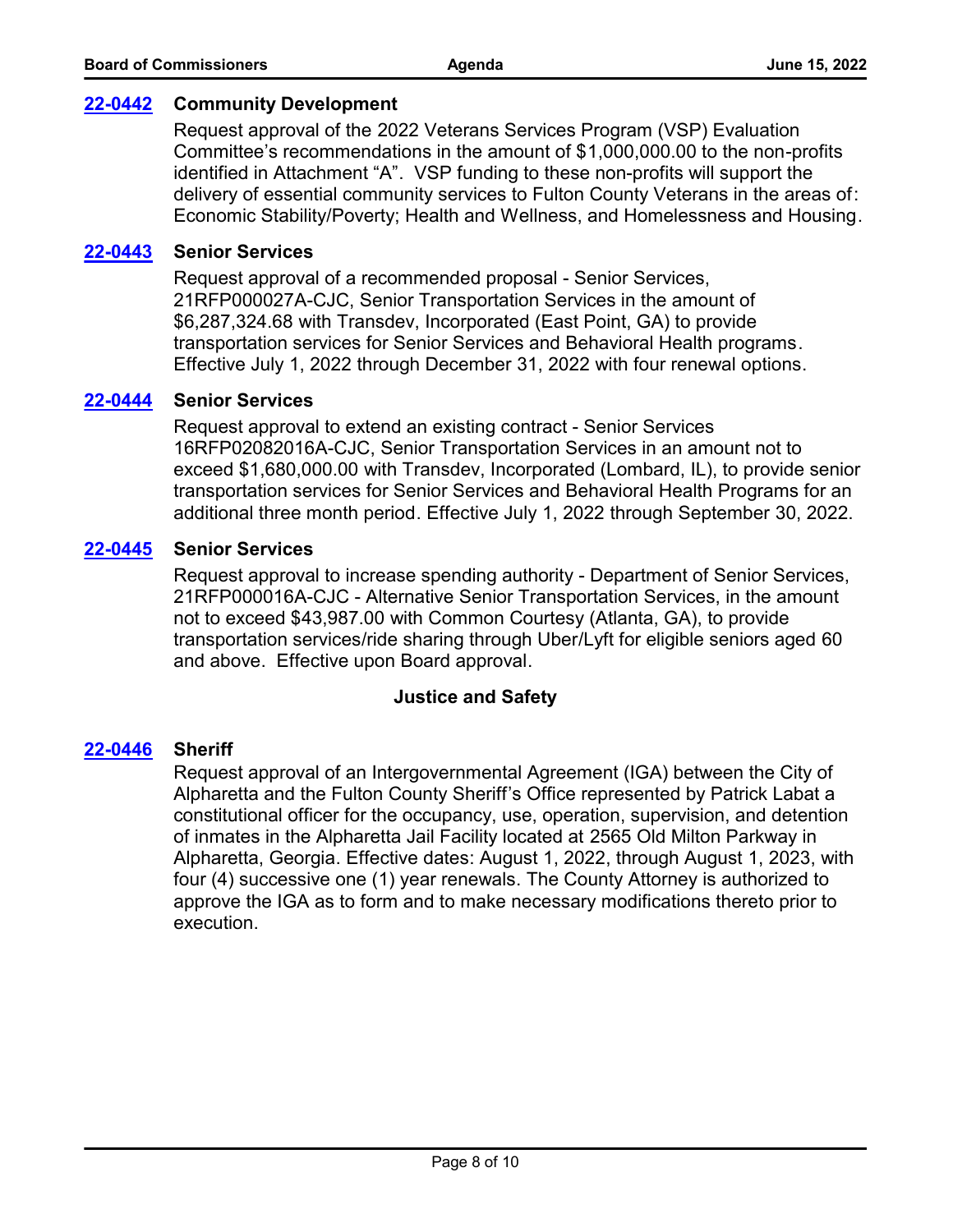# **COMMISSIONERS' ACTION ITEMS**

# **[22-0331](http://fulton.legistar.com/gateway.aspx?m=l&id=/matter.aspx?key=10795) Board of Commissioners**

Request approval of an Ordinance to amend Chapter 101 (General Provisions and County Governing Authority), Article II (County Governing Authority), Division 2 (Rules of Order and Procedure) of the Fulton County Code of Ordinances to modify Code Section 101-66(b)(3) to prioritize Public Comments to Fulton County Residents; and for other purposes. **(Arrington) (HELD ON 5/4/22) (HELD FOR 30 DAYS ON 5/18/22)**

# **[22-0407](http://fulton.legistar.com/gateway.aspx?m=l&id=/matter.aspx?key=10901) Board of Commissioners**

Request approval of an Ordinance to amend Chapter 38 (Human Relations) of the Fulton County Code of Ordinances by adopting a new Article III (Discrimination in Housing) to prohibit discrimination in Housing based on a person's sex, race, color, religion, disability, familial status, national origin, sexual orientation, gender identity or gender expression; and for other purposes. **(Morris) (HELD ON 5/18/22)**

#### **Commissioners' Full Board Appointments**

#### **[22-0447](http://fulton.legistar.com/gateway.aspx?m=l&id=/matter.aspx?key=10927) Board of Commissioners**

FULTON COUNTY BOARD OF TAX ASSESSORS

The Fulton County Board of Tax Assessors shall be a five-member board, whose members shall be appointed by the full Board of Commissioners of Fulton County upon nomination by any member of the board of commissioners. Of the five members, at least one shall be a resident of the City of Atlanta, at least one shall be a resident of that portion of Fulton County that lies north of the municipal limits of the City of Atlanta, and at least one shall be a resident of that portion of Fulton County that lies south of the municipal limits of the City of Atlanta.

Term = 4 years

Terms below expire: 6/30/2022 Lisa Aman **(Post 5) (BOC-North Fulton/Morris)**  Pamela J. Smith **(Post 2) (BOC-South Fulton/Arrington)**

**Chairman Pitts has nominated Pamela J. Smith (Post 2) for a Full Board reappointment to a term ending June 30, 2026.**